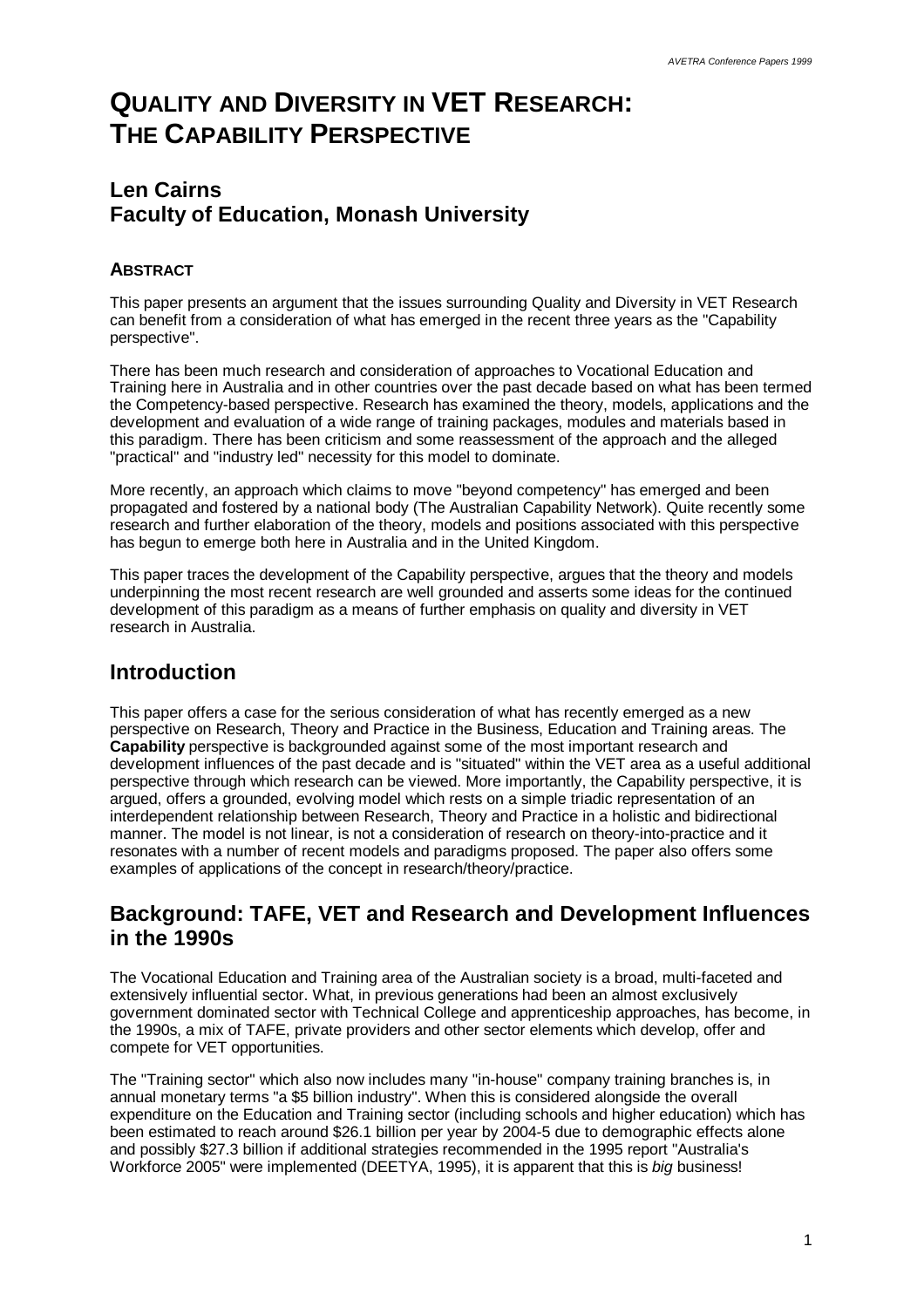Whilst it is not the place in this paper to attempt a detailed overview of the changes and developments in the VET area over the past decade, it **is** important to background some of the influences as they have affected research and development.

A useful brief tour through the change and development in the VET sector in Australia is offered by Smith and Keating (1997). The dominant aspect of the past decade has been the emergence and popularisation of what has become known as the "Training Reform Agenda", a term frequently applied to the range of policy developments including the establishment of entities such as the National Training Board (NTB) (1990), and its successor, the Australian National Training Authority (ANTA) and the changes they have wrought. At the same time, largely driven by the then Federal Government, there were a series of Reports (Deveson, 1991; Finn, 1991; Mayer, 1993), all of which urged particular change scenarios and followed similar rationales leading to the introduction of Competency-Based Training as a key element. These approaches were part of the reforms within a National Recognition Framework (1992) which sought to establish a set of clear sequential qualifications across the nation. This latter aspect is also well charted and explained in detail in Harris, Guthrie, Hobart and Lundberg (1995).

Interestingly, most of the discussion and almost all of the initial rationale for these changes (or "reforms" as they were touted in more emotive language) was based on assertions that it would make Australia "more competitive" and effective in the workplace. In addition, a good deal of this justification arose from a series of international site visits by "leaders" of industry to where such aspects were being rapidly introduced and adopted (Germany, the United Kingdom and to a lesser extent the USA). Curiously for this time and context, much of the rhetoric surrounding this push for change (or "reform") showed a loose alliance between many officials in the Trade Union sector and others from the Business leader groups.

Discussion, in similar terms, about reform movements, competitive edge rationales and the need for competency-based training was echoing around New Zealand and Canada about the same time (see chapter 2, Harris, Guthrie, Hobart and Lundberg). There was little reported research evidence that Competency-Based Training (hereafter CBT) was able to deliver the efficacy and results touted in these many papers, reports and calls for this needed reform. The idea was seen as timely, the approach was grasped with almost missionary zeal by some and the outcome focus was seen as common sense. The lack of research evidence clearly justifying the approach or demonstrating clear links to the alleged competitive improvements for individual and even national business efforts was not an issue.

Much research, for example, had been completed on Competency-Based Education in the Teacher Education sector in the USA and Australia in the 1970s, but this appears to have been ignored. There was even some assertion at the time that this new version of competence/competency-based work was "different" and broader and therefore not related to the earlier Teacher Education research and development (this was particularly so in the case of the Mayer Committee). The fact that the term, the focus on observable behaviours and the outcome approach was rooted in behaviourist theory and research was, for some, a non-issue and for others was merely sidestepped by stating that the new "broader" competencies "cannot be explained or inculcated through the use of behaviourist learning theories" (p.3, Mayer, 1992). This is the same group which defined competence as "(i)t is about what people can do" (p. 9, Mayer, 1991).

Even in the early days of the so-called "Competency debate", there were a number of protests and reviews which critiqued the concept, its basis and argued for caution (Cairns, 1992; Collins, 1993), but the waves lapped on.

The CBT perspective has tended to dominate the VET sector discussion in the past decade and there have been attempts to extend the concepts' alleged applicability to "the professions" (NOOSR, 1995). Whilst this actually happened in some areas such as Nursing, it was not a raging success across the board and the Universities were particularly sceptical of its applicability (Praetz, 1996; Adey, 1998)

There were some, as mentioned above, who sought to describe the competencies in ways that emphasised the possibility of broader meaning by adding qualifies such as "generic", "key" or "strategic" to the name and asserting that what resulted were in some way a form of basic, broad or even "higher order" competencies. That the theoretical roots were clearly behaviouristic and that the focus therefore **had** to be on explicit performance to keep faith with the originating theory appears to have alluded some proponents of the wider view. One could argue that this was akin to arguing that a carnation was a rose without thorns!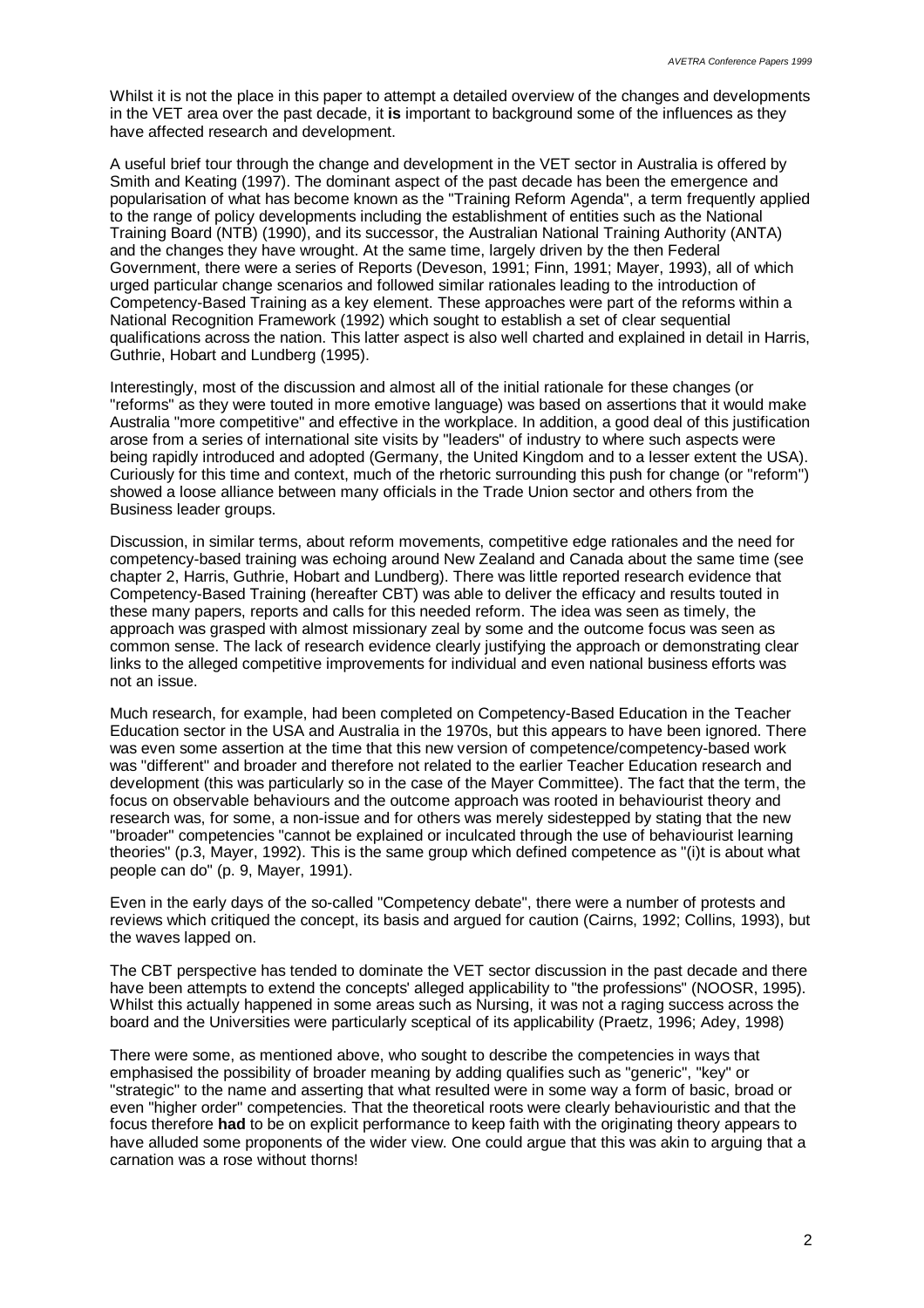An argument has also been developed more recently that the broader views of the CBT idea can be seen as a more "holistic and integrated" concept which has arisen "through a research methodology that used a variety of methods: expert workshops, observation of performance and interviews" (p. 183, Chappell, Gonczi and Hager, 1995). Whilst this case has some appeal as a middle ground and as a movement towards a somewhat different conceptualisation which **is** based on different methodology and has some research authenticity behind it, there is still a difficulty, I would argue, with the central terminology, the "languaging", and thus, the applicability of the terms.

As will be seen below, this type of mixed methodology has appeal and is a useful paradigm. It has been one of the main aspects utilised in exploring and developing the Capability concept and its applications over the past four years.

Much of the later discussion on CBT, which centred on the perceived need by both critics and advocates of CBT alike, to "add" such things as Values, a future orientation and to somehow cope with the idea of potential ability, led people to re-explore the Capability idea which whilst an old term had little usage in this area prior to 1994 in Australia. This aspect will be returned to later in this paper.

A more recent development in the VET sector has been the emerging interest in this part of the educational enterprise by Universities. The University sector has seen the VET sector as a potential income source and has also encouraged academics to explore aspects via research and course development. The ANTA established a research advisory committee (abolished and reformulated as part of the National Centre for Vocational Education Research (NCVER) in 1997) which set about identifying useful priorities and dispensing research funds to examine those areas across the nation. While the pool of such funds was not large, it facilitated some developments. The funding of various centres and groups at Universities and the development of some TAFE research and development sections has demonstrated that there is an emerging understanding that research is necessary and can be helpful. The emergence in the last few years of the AVETRA is also a further recognition that the VET sector has come to see research more evidently as a significant integral element. There are however, still many aspects and areas where the idea that research is useful and helpful appears to raise doubts.

The recent House of Representatives Report on the role of TAFE and Higher Education in Training and Education (1998), while examining aspects of what is described as "the sometimes uneasy relationship" (p. vi) between Universities and TAFE, says very little about Research in the VET sector. It is significant that what was included pointed out that there was a need for "collaborative research" involving TAFE and the Universities **but**, there was a caveat that " (i)t is important, however, that if TAFE develops a greater research capacity, it does not lose its practical focus" (p.51). This type of limited focus on what research is, what it offers and its relationship to practice and the "concrete" (an unfortunate term quoted in the Report and attributed to Stevenson), reveals a somewhat stereotypic view of research and its benefits. There seems to be an underlying assumption that research and researchers are somehow removed or distant from reality, practicality and "the concrete" as a matter of belief. This smacks of some "big R" research versus "small R" research, with the former being abstract, esoteric and therefore unhelpful and the latter being applied, real and therefore more acceptable. There is almost a fear expressed that more research may take TAFE (and by extension VET) away from its practical and real roots and contribution. Such a case, if that is what is apparently implied in these types of meanderings (however brief and throw away), is specious.

The point behind some of this rhetoric and the attached "warnings" or caveats is however, much more significant. It is not just a case of cynicism nor sinisterism, but rather, such comments expose a narrow view of research, its purposes and possibilities and contributions and an apparent reluctance to engage in careful scrutiny and critique which can be provided by research. Such a view should trouble us all.

Another aspect of the concern for the future of VET research rest on the need for a more diverse set of "informing notions" than is current in the field.

As already briefly mentioned, Vocational Education and Training in Australia in the past decade has moved to a broad adoption of what has become known as the Competency-based perspective. This perspective had generated a lot of debate, some research and much justificatory rhetoric in its support. This perspective has not however, been the only feature of influence or "informing notion" for research in the VET sector.

McIntyre, in a brief, but succinct discussion of research in adult education and training (1995), points out that the range of different perspectives, research paradigms and competing traditions all impact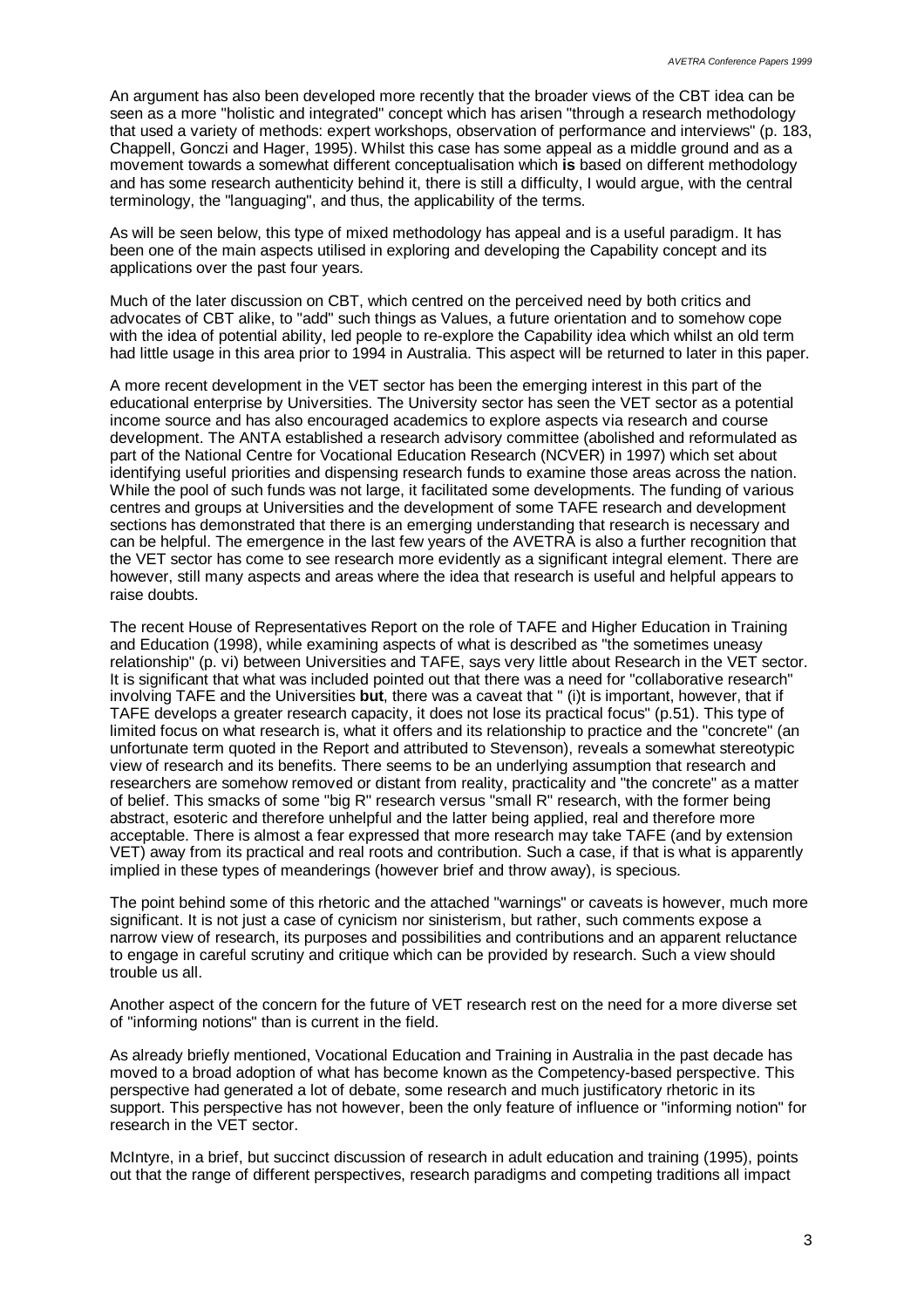upon the research in the adult education and training area. McIntyre's conclusion is worth quoting in full as it raises significant points of relevance to the core of this paper:

Another theme of this chapter has therefore been that research needs to do justice to context. Diversity of context makes adult education distinctive, therefore research must develop better ways to understand how learner and setting interact to produce "adult learning". Neither an institutional perspective (the focus of participation studies) nor a learner perspective (the focus of adult learning theory) can give an adequate frame of reference for understanding this interaction. New models for research will need to be found for this task, and they will give more emphasis to analysing the complexities of adult education and learning context (p.133).

Research paradigms and the traditions they have generated and supported have been the stuff of much debate and even dispute (Nate Gage, of Stanford University, wrote a seminal article in the American Education Research Association journal *Educational Researcher,* entitled "Paradigm Wars" which broached the issues of differences between those engaged in empirical research versus ethnographic research).

There are those who adhere to and advocate more empirically-based approaches where "hard data" and statistics are asserted as the bases for "rigour". Others take a more qualitative approach and utilise case studies, interviews and a range of different methods to gather and analyse information. Still others see themselves as central participants in the research, whilst others see narratives as the key. The range and diversity of methods and arguments is wide. Many researchers today feel that the divisions and debates are less than productive and opt for a range of methods, instruments and techniques which are more eclectic or "mixed methodology" approaches. We will also return to this later.

Recently, in the VET sector we have seen not only the CBT conceptualisation as one of the major influences on practice and some related research interests, but also a range of other "informing emphases" which have led to influences on the nature and purpose of much of the research in the field. It is not argued that these are separate paradigms per se, but rather dispositions and models.

These have included:

- **▶ Action Research/Action Learning**
- $\triangleright$  Situated Learning
- $\triangleright$  Work-based Learning
- $\triangleright$  The Learning Organisation
- $\triangleright$  Lifelong Learning

Each of these notions has led to a whole realm of debate, theory development and research and practical attempts to implement and demonstrate the efficacy of the ideas inherent in the notion. It is significant that all of these emphases or "informing notions" have a central and strong "learning" thread running through the rationale and practice ideas and ideals. That this recent era has been the "learning era" is undeniable and that learning based approaches are central to the further development of societies for the twenty-first century is so evident as to smack of asserting a truism. It may be that this set of informing emphases could be said to all have some home in a "learning paradigm" of research and development.

What is emerging is an emphasis on both methodological diversity and also the beginnings of a wider set of "informing notions" which offer particular theoretical perspectives for research and practice. As will be seen below, this interaction of Research, Theory and Practice as an overt bi-directional set of elements in a more holistic overview is important to reassert at this stage of the field's development to enhance progress.

This paper sets out to argue that the Quality and Diversity of research in VET can benefit from a consideration of what has emerged in recent years as the "Capability perspective". The paper suggests that such a theory-based concept and the range of research approaches it is beginning to generate adds to the possible diversity of approaches, schemas and informing rubrics within the VET field and thus increases the diversity of research traditions. In addition, because of its grounded basis, the ability of research based on this perspective to contribute to quality processes and outcomes in practice is an additional strength. It would be too pretentious to argue that such a perspective even approaches a paradigm at this stage, but it does cut across the learning paradigm and is well situated within the qualitative and holistic paradigms of research and theory.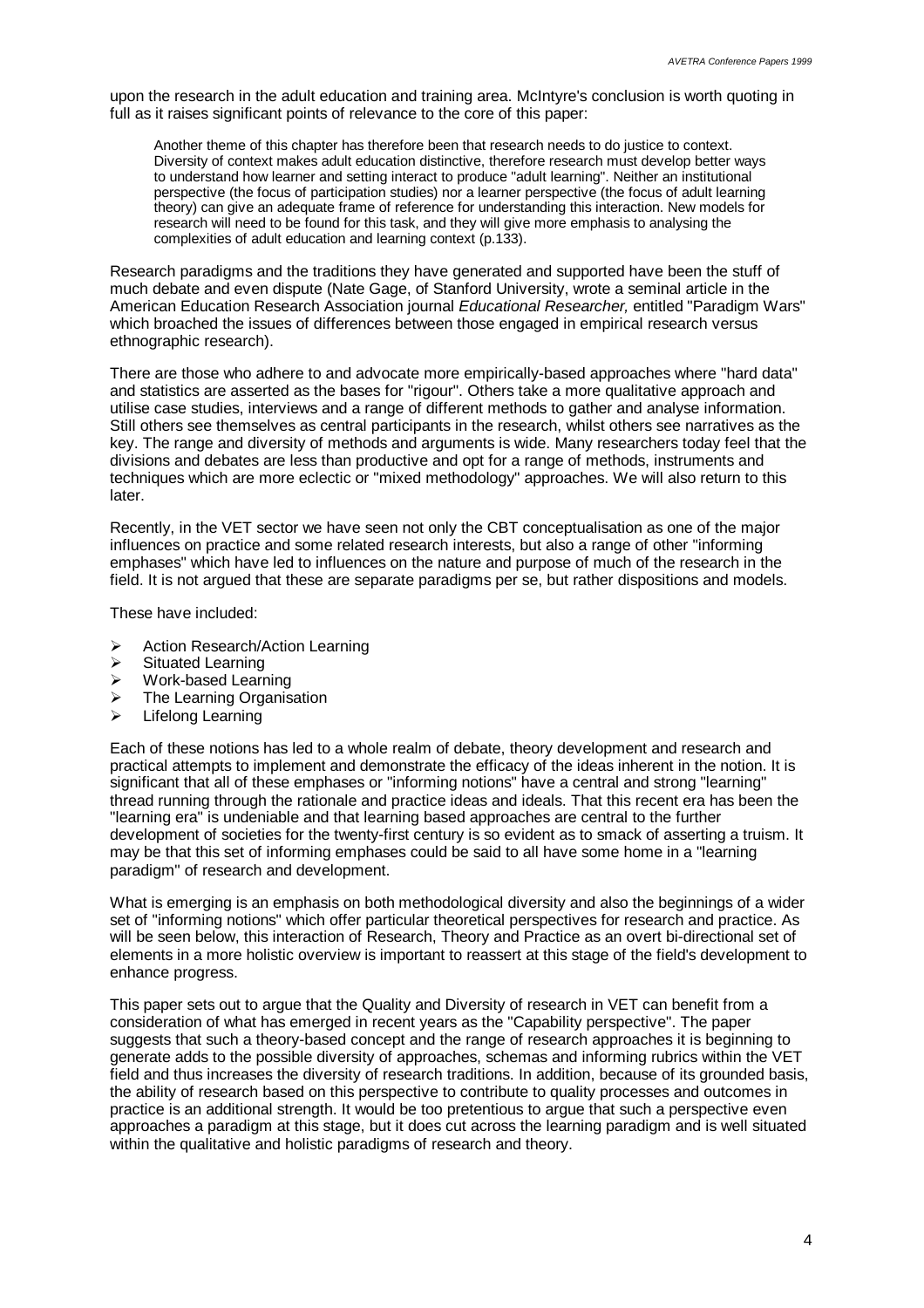#### **Paradigmatic Approaches and Needs**

Paradigms of research and discussion about methodologies have figured extensively in many recent conferences and journals. One recent review article, enticingly titled "*Caught in the Paradigm Gap: Qualitative Researchers' Lived Experience and the Politics of Epistemology"* (Miller, Nelson and Moore, 1998), discussed the range of conflicts and interpretations placed on educational research by practitioners and their contexts. They concluded that:

...our field needs to become more reflective about practice and to develop a more deeply democratic discourse for research, one grounded in principles of academic freedom and supported by the conviction that diversity engenders strength (p377).

Miller, Nelson and Moore (1998) go on to discuss the way the language used to describe and attempt to differentiate among the various ideas, methodologies and practices of researchers can add to the confusion and difficulties. They state "differences in theory and practice distinguish these emerging research perspectives, but terminologies are not always consistently used in paradigms that are still in formative stages (p.378). The significance of language as a means of developing and applying terms which aim for more precision and refinement is an important point.

The case being developed in this paper is that there is a paradigmatic necessity for what have frequently been perceived as somewhat independent elements of Theory, Research and Practice to be seen clearly and overtly, to be necessarily **interdependent** elements in any analysis and discussion of the VET research area. By emphasising the interdependence the essence of a more holistic and interactive view of these elements as explicit concerns which all need to be considered, emerges as a necessary perspective.

Whilst this is a simple point, it appears to often slip off the agenda in discussions about research methods and paradigms. To return to simple, almost self-evident truths is often a very useful thing to do. Obfuscation, convolution, grandiloquence and sheer linguistic gymnastics does nothing for progress. Much discussion centred early in the so called debate on the dichotomy between *quantitative* and *qualitative* research. This was largely a matter of methodology, but more recently the latter term has been used to cover a very broad range of methods and techniques. Also recently, the terms *constructivist* and *interpretivist* have come into some use and as Miller, Nelson and Moore remind us, today there is the term *postpositivist*, which covers the stance of those researchers who mix qualitative and quantitative methods and strategies. Such dichotomous arguments and searches for difference and contrasts have bedevilled much of the discussion in this domain. The descriptors and the potential paradigms are almost "morphing" while we watch, like some high priced multimedia advertisement. Even the language of the debate can descend into a meaningless quagmire (Cairns, 1997 d) which does not assist clarity.

The tendency to fall into discussions based on simple dichotomies for example has been a cultural one that is traceable to *Cartesian* dualism and this has influenced many models and traditions in Western society , and particularly in the Business and Management field (Nonaka and Takeuchi, 1995). That the East has a different tradition, philosophy and consequential way of constructing "knowledge" where Cartesian dualism is not the dominant model is well expounded by Nonaka and Takeuchi (1995). A good deal of their argument exposes that many previous attempts to transfer the observed post war successes of the regeneration of Japanese business to the West and models based on apparent analyses of that success (including Drucker, Senge and the Resource-based views associated with Prahalad and Hamel) erred in **not** understanding the epistemological differences between Western and Japanese thinking models.

The importance of returning to the key significance of all three interdependent elements, as a necessary informing part of the VET paradigm underpins the argument for both Quality and Diversity needs in the VET sector. While there may be quality programs in practice, quality research in aspects of VET and while some of the theoretical positions informing these practices and research traditions may derive from methodological or implementation paradigms which are quite diverse in nature, it is the necessity for a model which emphasises the interdependence of all three elements which underpins the reality of Quality and Diversity.

In very simple terms, this means that Research without a theoretical perspective and which contributes little to practice, is, in this field, less efficacious. Practice, without a theoretical and research informed basis, is also a "walk in the dark". And, Theory, which ignores practice and leads to no research to test and evaluate its applicability, is vacuous. It is this need for all three elements to be involved, to interact and to be part of the paradigmatic perspective which makes the field of VET somewhat special. It is also probably why the aforementioned House of Representatives Report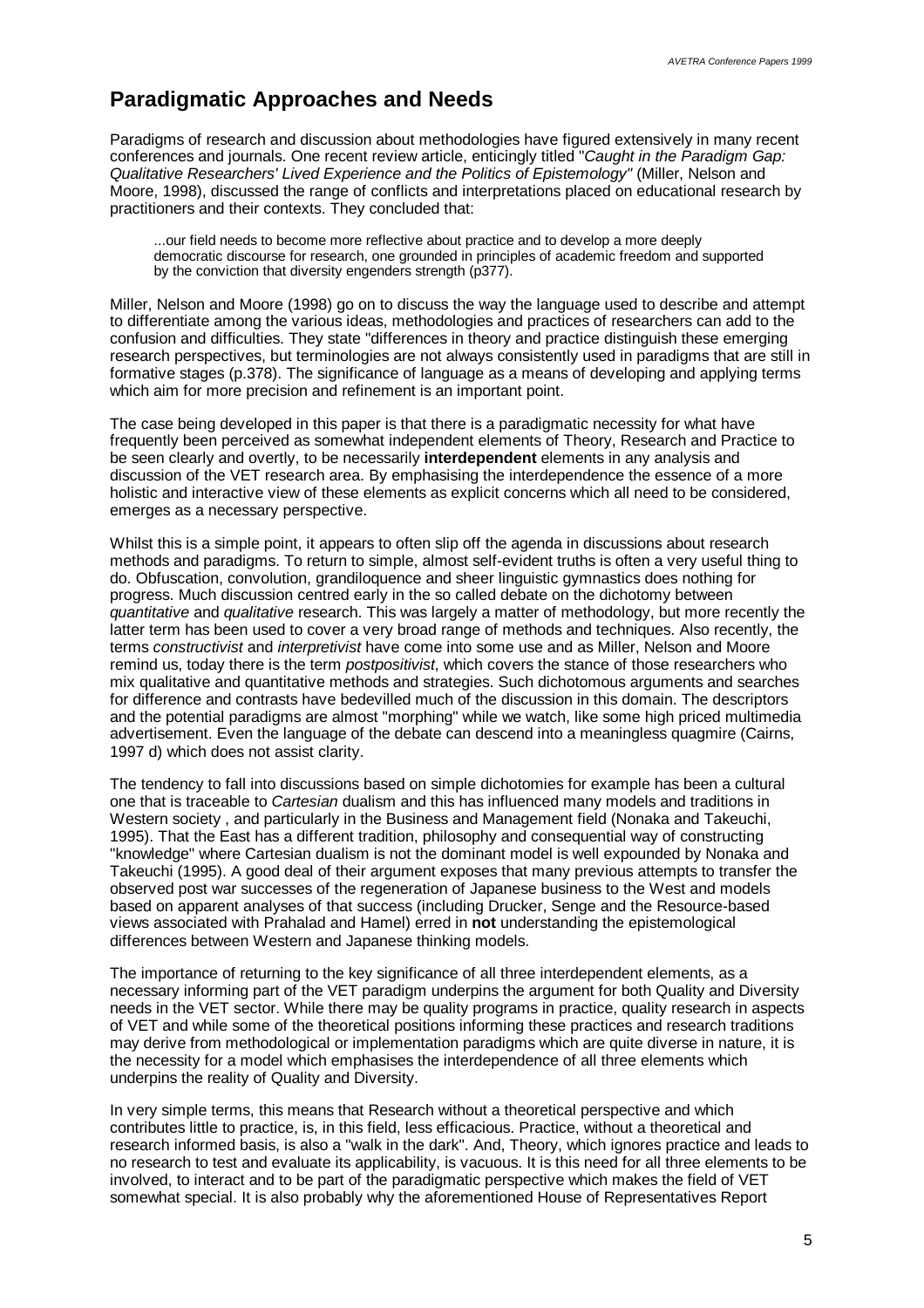(1998) argued for the need for any research to not detract from the practical base of TAFE, even if the way this sentiment was expressed was naive and less than carefully thought through.

Figure 1 represents the view of the "interdependent causal structure which involves triadic reciprocal causation" as proposed by Bandura (1997) in his attempt to explain human agency whereby people are both producers and products of social systems. Bandura drew on his Social Cognitive theory to argue that:

In this transactional view of self and society, internal personal factors in the form of cognitive, affective, and biological events; behavior; and environmental events all operate as interacting determinants that influence one another bidirectionally (p.6).



In this representation, B represents behaviour; P, the internal factors in the form of cognitive, affective and biological events: and E, the external environment.

In proposing this triadic model (like the three notes of a chord) rather than a dichotomy or even a trichotomy (two or three distinct aspects) Bandura agues that his "social cognitive theory thus avoids a dualism between individuals and society and between social structure and personal agency" (p.6, 1997).

Figure 2 shows the three elements of Research, Theory and Practice ought also to be modelled in such an interdependent triadic relationship. As with Bandura's model, the three elements in Figure 2 are not necessarily equal. Situations, emphases and other factors in the reality of operation mean that at different times, for different purposes and in different situations, one element may have more emphasis or more weight than the others **but**, all three are significant and involved in an effective quality and diverse system and the interaction is bi-directional. It is a triadic, explicit and overtly interdependent linkage.



Because of the nature of the VET sector, where elements of Work, the sites of practice and therefore research are so varied and yet "situated" in knowledge and practice terms, there is a strong need for careful consideration of perspectives and constructs which can deal with all three elements (Research, Theory and Practice) **and** as well can accommodate three key aspects; the personal, the organisational and the social.

This later aspect relates back to the points made by McIntyre in the quotation above. There is a need for models (in adult learning and in VET research and development) that can describe and account for aspects of individual, organisational and societal interaction and learning. One can infer that more holistic models which offer a synthesis of the various elements and aspects in interdependent interaction is the direction currently being pursued.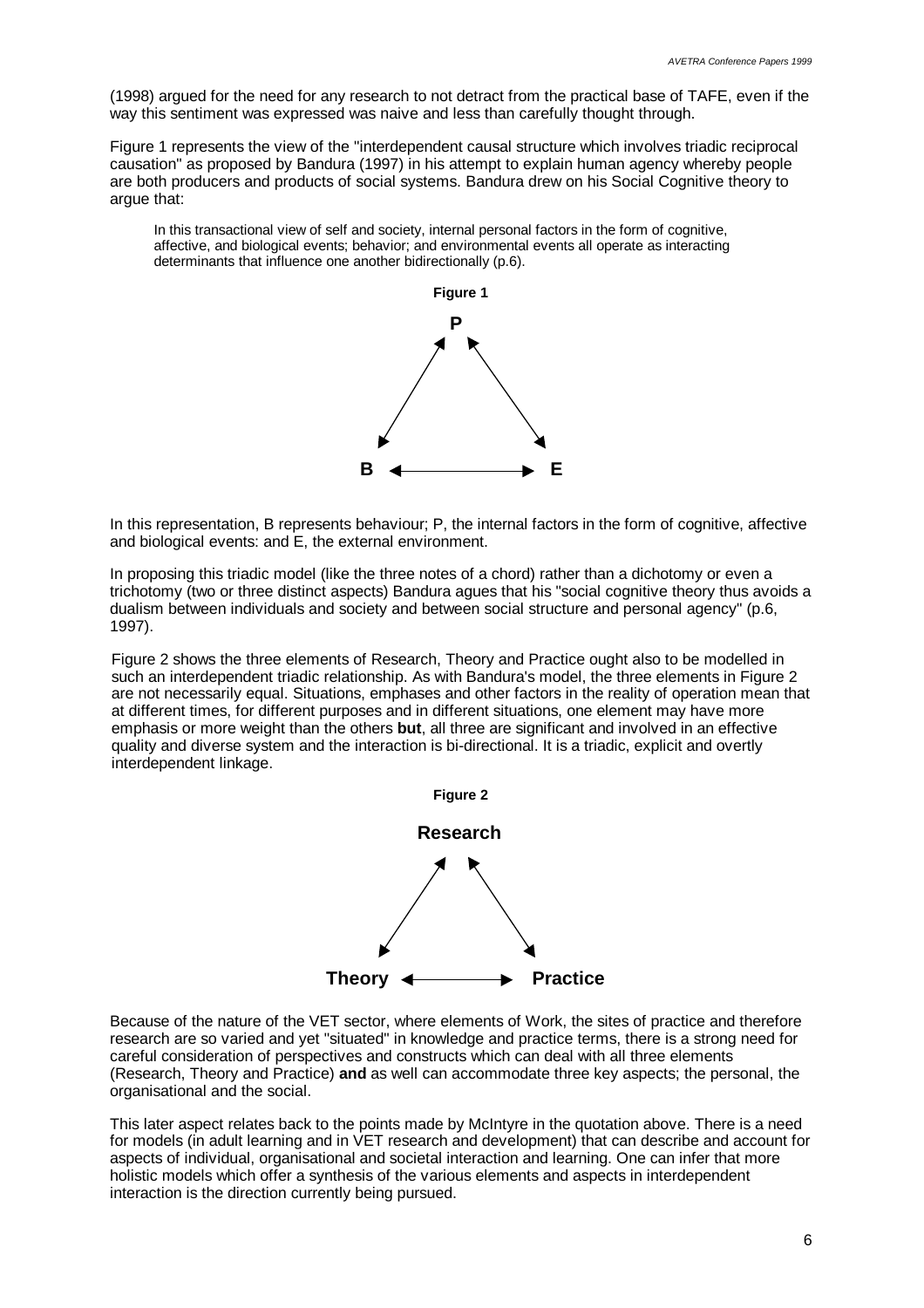The emergence of what has become known as "situated cognition" theory, based in its infancy, on analyses of learning "on the job", is a complimentary and at times elegant exposition of this type of thinking (Lave, 1988). In this model a core concept is that:

Cognition observed in everyday practice is distributed - stretched over, not divided among - mind, body, activity, and culturally organised settings (p.1).

While a range of studies have begun to explore the implications and applications of this area of theory and there is critique and analysis (Kirshner and Whitson, 1997), there is no doubt that the ideas and implied models for learning involved in this theory are profound and will be very influential. One of the difficulties in this area however, has been coming to grips with the "situated" and "distributed" nature of cognition involved and where the individual's development fits in the relationship (Salomon, 1993).

The models and contention of the advocates of the Capability perspective is that this concept and its application begin to address a number of the ideas expressed so far as needed in models and developments for research in the VET area and perhaps there is promise in taking such a concept further to test this applicability. The remainder of this paper will expand on the concept of Capability and attempt to demonstrate how it has been applied to use the three elements and also to relate to the three aspects mentioned above.

## **The Capability Perspective: The Model and Research Development**

The notion of applying the term , *Capability,* and its implicit definitional elements and aspects to develop and argue for a particularly different perspective on VET research initially begs a few questions.

If the Capability approach is described as a perspective and not as a paradigm, does this signal that the idea and its applications are vague, nebulous and ill defined, or that it is merely another term in the long line of language generation of titles and descriptors?

This initial question was clearly answered and has been the focus of two "search conferences" conducted by the Southern Cross University (one a Byron Bay in 1994 and one in Ballina in 1995). The fledgling Australian Capability Network (founded late 1995) held conferences in 1995 and 1996 where the concept and details of how and where Capability went "beyond competence" was addressed. Further, as part of the "Capable Organisations" ANTARAC project there was considerable development on the topic of defining Capability (Cairns, 1997a). In addition, the International Journal, *Capability,* produced by the Higher Education for Capability centre has frequently added to and developed the concept (Stephenson, 1994; Weaver, 1994; Cairns, 1996) Quite recently, Stephenson and Yorke (1998) have also added further to the definitional clarification and offered examples of Capability in practice.

A further question raised is: "Why bother attempting to embrace another term when Competence, Competency, Competencies, all can be defined in ways to include much of what appears to be the Capability argument?"

The concept of Capability is broad, holistic, but robust and has been well grounded in practice and draws upon Social Cognitive theory. In addition, the concept of Competence is seen as one subelement of ability in the Capability concept. Competence refers to the ability to perform in the "here and now", that is current observable ability, but Capability also refers to that capacity or potential to do more, in unfamiliar or novel circumstances. The two terms are not opposed. The more holistic nature of the Capability concept and the clear use of the term to signal this difference is seen as a prime reason for furtherance of its application.

Capability has been defined as :

Capability is the confident and mindful application of both current and potential ability (competence and capacity) and values within varied and changing situations to formulate problems and actively work towards solutions in a self-managed learning process (p.9, Cairns, 1997a).

The essence of this concept is summed up by the description of three key elements, **Ability** (Current Competence and Capacity or Potential), **Self-Efficacy,** and **Shared "appropriate" Values**. In addition, the concept is located within three contextual aspects which are also significant in its operationalisation. These are; Mindful Openness to Change, Learner-Managed Learning and a Problem-Solving Approach.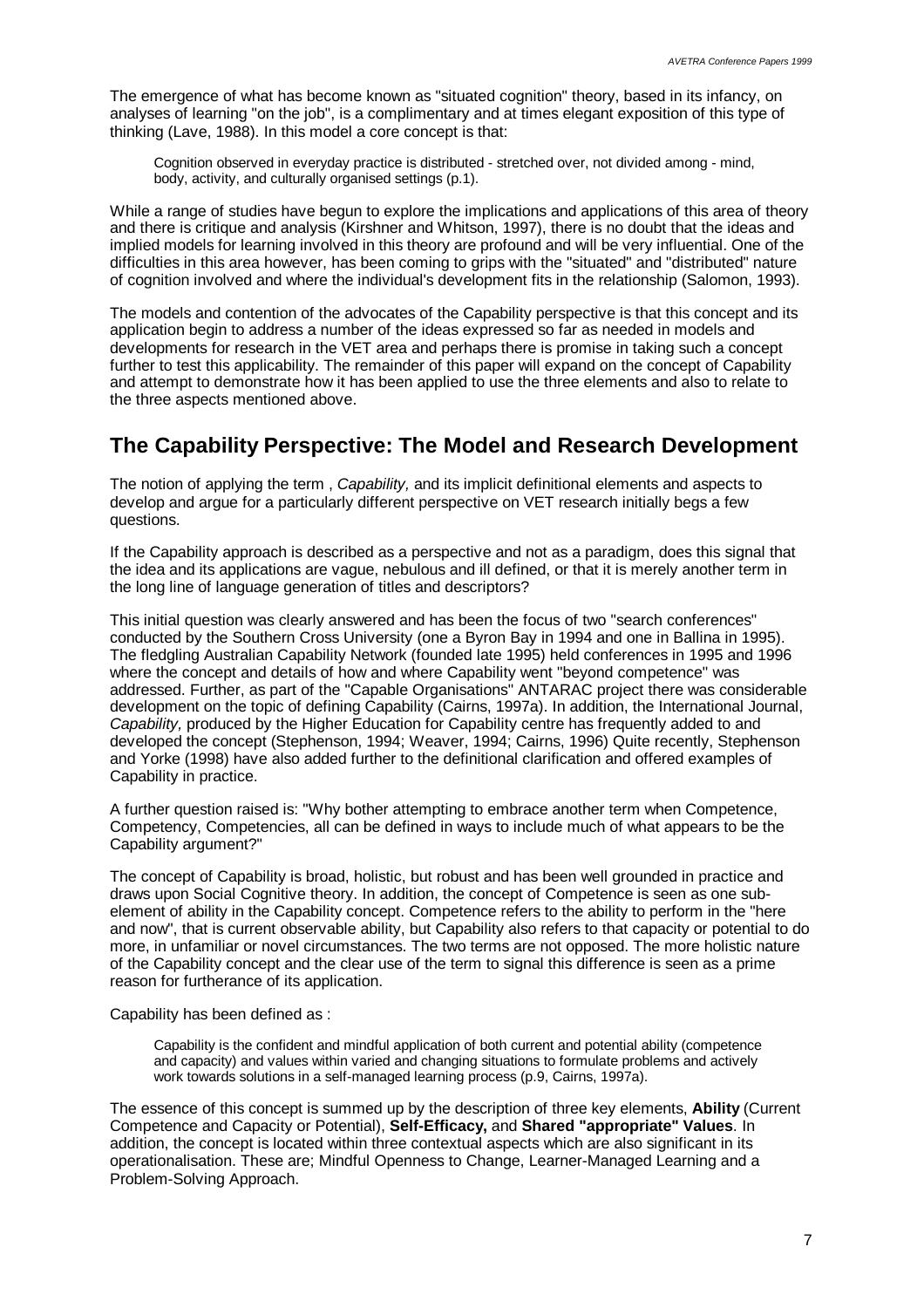Based on these elements and the social cognitive traditions of the concept a tentative Capability Learning Model was developed during 1997 by Cairns and Stephenson and has been the basis of discussion and examination over the past two years (Cairns, 1997c; Malloch, Hase and Cairns, 1998). This Model has been aimed at bringing together in a recursive manner, the elements and aspects of the concept and its "knowledge-into action, action-into-knowledge" processes so that the interaction of the theory, practice and research continually informs, modifies and assists the further evolution of the concept. It is envisaged that the Capability Learning Model will evolve and be modified over the next few years as Research, Theory and Practice explicate, critique and verify or refute its applicability, descriptive and predictive power.

One response, worthy of consideration in answer to the question of the "need" for a different term is that the language that we use to describe or label is more powerful as a variable in the process than many practitioners appear to see or believe. Indeed, within the theory area known as *Autopoiesis* (Maturana and Varela, 1980, 1987), the concept of *languaging* (the way language use maintains some, adds new and refines other descriptors) is a key aspect. This idea and the application of autopoiesis theory to strategy and management by way of how it relates to the epistemological aspects of the "knowledge" within an organisation has been a recent significant development (von Krogh, Roos and Slocum, 1996; von Krogh, 1998). Companies as Knowledge creators (Nonaka and Takeuchi, 1995) beyond simply knowledge stores, has emerged from this debate as a different and significant element. Whilst the "knowledge" company notions and the Learning Organisation ideology have received a good deal of publicity and discussion and varied "adoption" (often merely the term is invoked), there has been little exploration of the theory-research-practice links in these areas. That the idea of a Learning Organisation has been much touted but undertheorised is something a few recent scholars have strongly argued (Nonaka and Takeuchi, 1995; Argyris and Schon, 1996; Garavan, 1997; Dovey, 1997).

The term *Capability* offers an alternative, with more holistic scope than competence (however "stretched" in definitional terms), which allows for different language, different emphases and incorporates a capacity to relate to a wider range of theoretical positions and models. It is thus, a **term,** an enabling language unit which offers what Richard Bawden (1997), described as follows:

*Capability,* like quality, remains an *emergent phenomenon* - forever emerging, forever evolving, but always within an identifiable ethos which characterises its *potential,* while reflecting its *history and traditions,* its *logical structure,* and its *theories of value,* all allowing it a *future* (p.2).

Research and Development completed within the Capability Perspective over the past three years has added to the force of the case that the concept and its derived models offer a further perspective in VET research. A few examples should convey the nature of the process.

In Australia, the Australian Capability Network (ACN) completed a study of a range of organisations (ten) from a wide range of industries across the country to attempt to identify whether there were elements of the theoretical concept present and what these were and to further elaborate on the notion of a "Capable Organisation" (Hase, Cairns and Malloch, 1998). The organisations involved included a number who had explicitly embraced the idea and used the term Capability as their basis for organisational change and learning as well as those who had participated in conferences as case study presenters looking "towards" a Capable Organisation and finally, a small group of others who were identified by repute as demonstrating characteristics similar to Capability in practice which had emerged from the previous conferences as possible characteristics. The findings of this research have been fed back into the models of Capability and the Capable Organisation and have informed changed practice through recommendations for VET and through the development of Professional Development materials for the Process Manufacturing industry through packages for the nonendorsed components for the Rubber, Plastic and Cablemaking and the Chemical, Hydrocarbons and Oil refining Industry Training Advisory Board (ITAB) (Manufacturing Learning Australia, 1998).

In the United Kingdom, two recent projects funded by the RSA Examinations Board have been examining the relationship between the implementation of the National Vocational Qualifications (NVQs), a system of work-place assessed competency-based training approaches, and "corporate capability" (Williams, Cunningham and Stephenson, 1998). In the first study, the "spin-offs", that is the incidental impact of undertaking competency-based training and qualification recognition were part of the main contributions to corporate capability. It was not that undertaking NVQs led to improvements in such Capable attributes as Customer Focus or Quality or Shared Vision, but rather through the opening up of communication, showing more self-confidence because one's competence has been recognised ("officially") and the development of a beginning of a culture of learning that there was progress. This prompted a second study, which is currently under way, where a more detailed examination of a set of cases is attempting to probe what the social milieu of learning involved around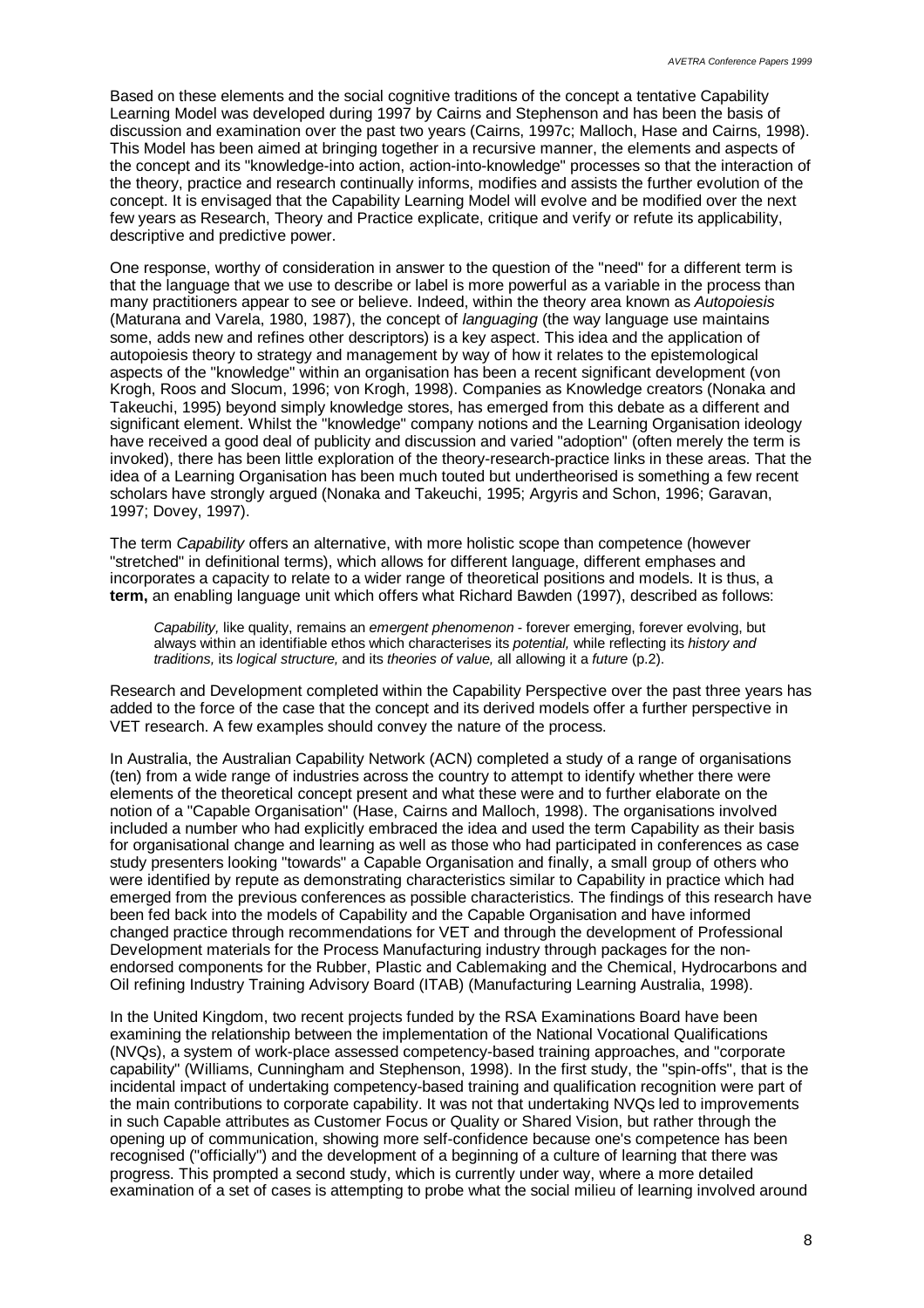NVQ implementation and to propose how such training regimens could be utilised more explicitly to develop and enhance Corporate Capability.

In a different, but nevertheless related application of the Capability perspective, Cairns (1998 a, b; 1999) has taken up the concept and argued for a notion of the "Capable Teacher", that person who is:

...able to move beyond basic competence (knowledge and skills) towards a flexibility (coping with present twists and turns) and an adaptability (coping with uncertain futures) in a manner that demonstrates potential and professionalism. The capable teacher - with that blend of high skills and knowledge, wedded to strong self-efficacy beliefs and intertwined with central values of and for learning and the development of learners who manage their own learning in life- is the essence of future teaching and development for the next century. (p. 49, Cairns, 1998a)

This idea is currently being explored and critiqued as part of an Intern/Professional development school model of final year Pre-service Teacher Education at Monash University's Gippsland Campus where 18 Interns and 18 Mentor teachers are engaged in the program across five state primary schools (Cairns, 1999). The intent of this project is to explore, clarify, critique and investigate the efficacy of the Capable Teacher idea and to further develop materials and programs to work towards its use in Pre-service and In-service Teacher Education. Comparisons and contrasts with the notions of "beginning competence" and the "expert pedagogue" form part of the debate.

In the United Kingdom, Stephenson and Yorke (1998) have presented an argument for the application of the Capability concept to Higher Education within the post Dearing Quality debate and offer a series of examples where Capability has been invoked as a credible inspiration . One of the most interesting applications of the concept in this context is what Stephenson and Yorke describe as the "Capability Envelope", a curriculum framework which they argue will assist in "creating the conditions for the development of Capability" in a Higher Education Institution context. This idea draws heavily on a three stage process approach ("exploration", "progress review" and "demonstration") all of which are controlled by the student (in both strategy and program). The areas of specialist content and activities(whether in modules, subjects or projects) forms a "core" of sorts but the essential process, its timing and direction are largely in the hands of the learner (p199-200). This example lends itself to a range of research opportunities and explicitly demonstrates the inter-relatedness of theory, research and practice within the Capability perspective.

## **Conclusion**

This paper has argued that the term **Capability** offers a possible perspective through which Theory, Practice and, significantly for AVETRA, Research, can be viewed and that this holistic triadic conceptualisation should contribute to the Quality and Diversity of Research in the VET field.

The concept of Capability is presented as a sensibly simple rubric which enables, as a language (or labelling) feature, the identification, definition and application of a range of ideas in a manner that differentiates it from other conceptualisations in the field. The concept, it has been argued here, is robust, well grounded and because of the recursive nature of the triadic basis of its development and application involving Theory, Research and Practice, it offers much promise to the field.

Emerging applications and further developments involving the Capability perspective are strengthening and verifying the concept's wide applicability and the usefulness of the perspective as an extension of the diversity currently available and utilised in VET research paradigms.

#### **REFERENCES**

Adey, K., (Chair), (1998), *Preparing a Profession: Report of the National Standards and Guidelines for the Initial Teacher Education Project,* Australian Council of Deans of Education, Canberra.

Argyris, C., and Schon, D.A., (1996), *Organizational Learning 11: Theory, Method, and Practice,* Addison-Wesley Publishing Company, Reading, Massachusetts.

Bandura, A., (1986), *Social Foundations of Thought and Action: A Social Cognitive Theory*, Prentice-Hall, Englewood Cliffs, New Jersey.

Bandura, A., (1988), "Organizational applications of social cognitive theory", *Australian Journal of Management* , 13, 137-164.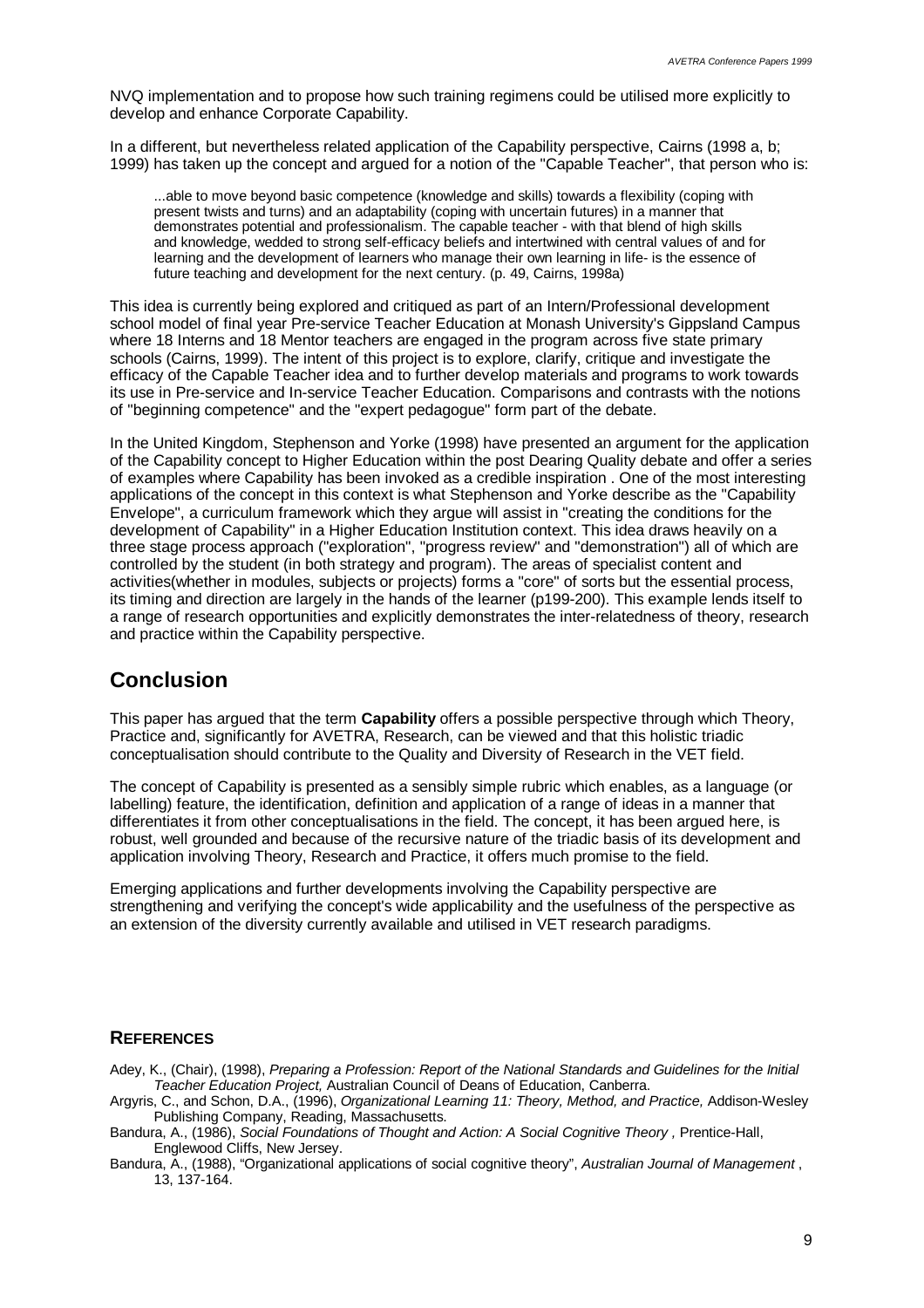Bandura, A., (1992), "Exercise of Personal Agency Through the Self-Efficacy Mechanism", in Schwarzer, R., (Ed),*Self-Efficacy: Thought Control of Action* , Hemisphere Publishing Corporation, Washington.

Bandura, A., (1997), *Self-Efficacy: The Exercise Of Control ,* W. H. Freeman, New York.

Barnett, C., (1979), "Technology, Education and Industrial and Economic Strength", Education for Capability:

Cantor Lecture 1, 13th November, 1978, *Journal of The Royal Society of Arts* , cxxvii (5271), 117-130. Barnett, R., (1994), *The Limits of Competence: Knowledge, Higher Education and Society*, Society for Research into Higher Education and Open University Press, Buckingham.

Bawden, R., (1997), "The Capability Movement and Its Enemies: Notes from a Friendly Critic", *Capability in Action, 3rd Conference of the Australian Capability Network,* 27-28 October, Sydney.

Benner, P. E., (1984), *From Novice to Expert: Excellence and Power in Clinical Nursing Practice*, Addison-Wesley, Menlo Park, California.

Berliner, D.C., (1989), "Implications of studies of expertise in pedagogy dor teacher education and evaluation", *Proceedings of the 1988 ETS Invitational Conference: New Directions for Teacher Assessment,* Educational testing Service, Princeton, New Jersey.

Burgess, T., (1979), "New Ways To Learn", Education for Capability: Cantor Lecture 111, 27th November, 1978, *Journal of The Royal Society of Arts*, cxxvii (5271), 143-157.

- Cairns, L. G., (1992), "Competency-Based Education: Nostradamus's nostrum?", *Journal of Teaching Practice,* 12 (1), 1-31.
- Cairns, L. G., (1995), "The Australian Capability Network: emphasising partnerships for enterprise", Australian Capability Network, Lismore, NSW.
- Cairns, L. G., (1996), "Capability, going beyond competence", *Capability*, 2 (2), 79-80.
- Cairns, L. G., (1997a), "Defining Capability for Education, Training and Industry", Discussion Paper Number 1, *Capable Organizations Research Project*, Washington, DC.
- Cairns, L.G., (1997b), "Capability and Core Competencies: A Review and Discussion", Discussion Paper Number 2, ANTARAC *Capable Organizations Project*, Washington, DC.
- Cairns, L.G., (1997c), "The Capability Learning Model", President's Address, Australian Capability Network, 3rd Annual Conference, Sydney, October.
- Cairns, L.G., (1997d), "Whoa! What do you mean?", ATEA Newsletter, 20 (1), 3-4
- Cairns, L. G., (1998a), "Teachers, Training and Development", Chapter 3 in Townsend, A (Ed), *The Primary School in Changing Times,* Routledge, London.
- Cairns, L.G., (1998b), "The Capable Teacher: Challenge for the 21st Century", Australian Teacher Education Association, 28th Annual Conference, *Teacher Education: Challenge and Creativity,* Melbourne.

Cairns, L.G., (1999), *Intern Participant Folder,* Intern/Professional Development School Program, Faculty of Education, Monash University (Gippsland Campus), Churchill.

Cairns, L. G. and Hase, S., (1996), " Capability and Re-engineering in Educational Change", paper at Second ACEID-UNESCO International Conference, *Re-engineering Education for Change: Educational Innovation for Development*, Bangkok.

- Chappell, C., Gonczi, A., and Hager, P., (1995), "Competency-based education, Chapter 13 in Foley, G., (Ed), *Understanding adult education and training,* Allen and Unwin, St Leonards.
- Collins, C., (Ed), (1993), *Competencies: The competencies debate in Australian education and training,* Australian College of Education, Canberra.
- Dovey, K., (1997), "The Learning Organization and the Organization of Learning", *Management Learning,* 28(3), 331-349.
- Drucker, P/. F/. (1995), *Managing in a Time of Great Change,* Butterworth/Heinemann, Oxford.

Floden, R.E., and Clark, C.M., (1988), "Preparing teachers for Uncertainty", *Teachers College Record,* 89 (4), Summer, 506-524.

Garavan, T., (1997), "The learning organization: a review and evaluation", *The Learning Organization,* 4 (10, 18- 29.

Graves, N., (Ed), (1993), *Learner Managed Learning: Practice, Theory and Policy* , WEF and HEC, Leeds.

Hamel, G. and Prahalad, C. K., (1994), *Competing for the Future*, Harvard Business School Press. Boston. Harris, , R., Guthrie, H., Hobart, B., and Lundberg, D., (1995), *Competency-Based Education and Training:*

*Between a Rock and a Whirlpool,* Macmillan Education Australia, South Melbourne, Victoria.

Hase, S., Cairns, L.G. and Malloch, M., (1998), *Capable Organisations - implications for Vocational Education and Training,* ANTA and NCVER, Adelaide.

House of Representatives, Standing Committee on Employment, Education and Training, (1998), *Today's training. Tomorrow's skills,* Commonwealth of Australia, Canberra.

- Kirshner, D., and Whitson, J. A., (1997), *Situated Cognition: Social, Semiotic, and Psychological Perspectives,* Lawrence Erlbaum Associates, Mahwah, New Jersey.
- Langer, E.J., (1989), *Mindfulness*, Addison-Wesley Publishing Company, Reading, Massachusetts.

Lave, J. (1988), *Cognition in Practice: mind, mathematics, and culture in everyday life,* Cambridge University Press, Cambridge.

- McIntyre, J., (1995), "Research in adult education and training", Chapter 8 in Foley, G (Ed), *Understanding adult education and training,* Allen and Unwin, St Leonards.
- Malloch, M., Hase, S., and Cairns, L.G., (1998), "Learning in the Workplace: Implications of the Capability Learning Model", *American Educational Research Association , 1998 Annual Meeting,* San Diego, 13-17 April.
- Manufacturing Learning Australia, (1998), " Transforming the Trainer: The Trainer as Facilitator", Non-endorsed Component, Professional Development Materials, Process manufacturing, Australian National Training Authority.

Maturana, H., and Varela, F., (1980), *Autopoiesis and Cognition: The Realization of the Living*, Reidl, London. Maturana, H., and Varela, F., (1987), *The Tree of Knowledge,* Ask, Copenhagen.